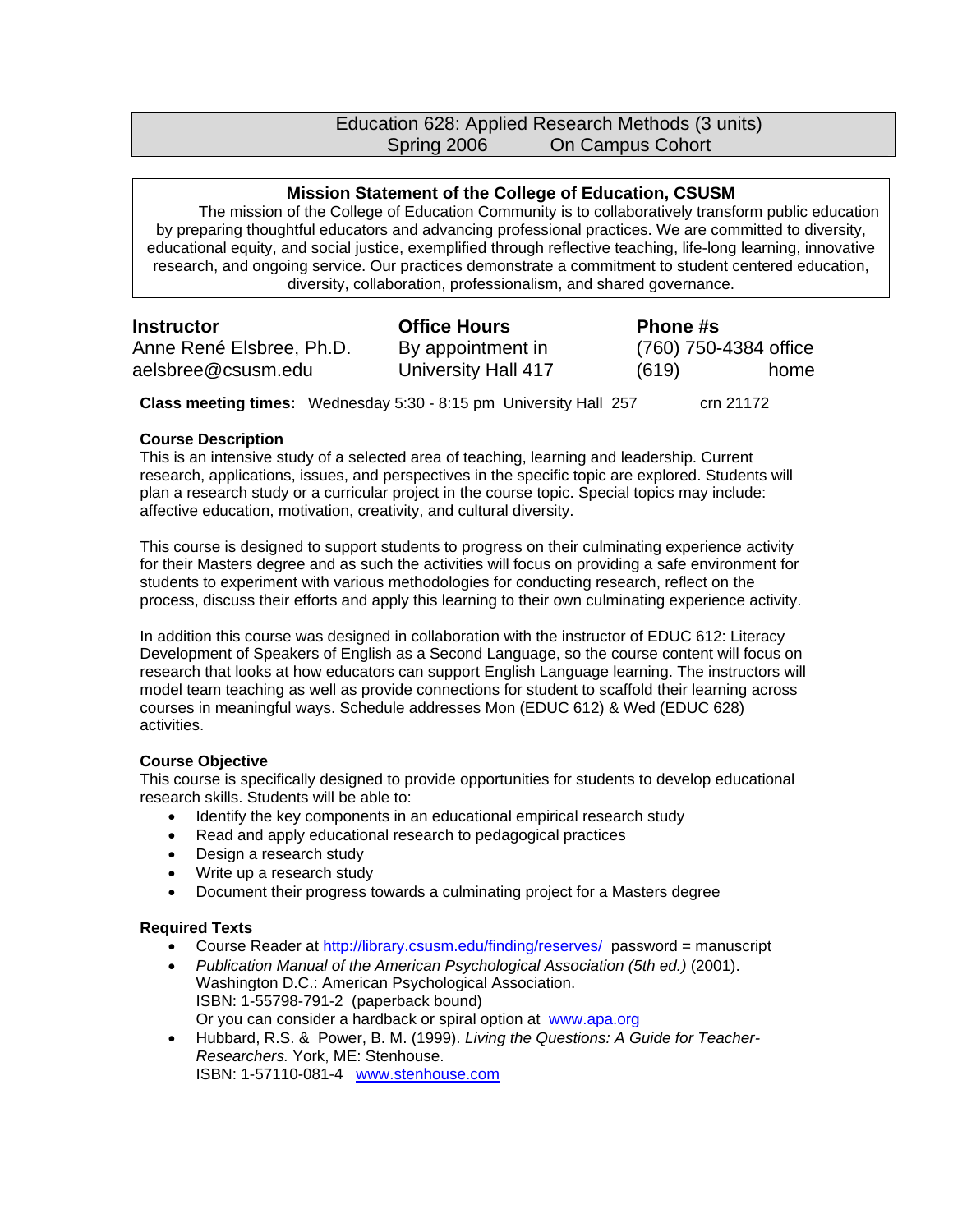### **Recommended Texts**

Cone, J.D. & Foster, S.L. (2003). *Dissertations and thesis from start to finishing: Psychology and related fields.* Washington, D.C.: APA. ISBN: 1-55798-194-9 www.apa.org

Jaeger, R.M. (Ed.). (1997). *Complementary Methods for Research in Education. (2nd Edition).*  Washington D. C.: American Educational Research Association. http://www.aera.net/AERAShopper/ProductDetails.aspx?productID=AERWCOMPMETH2

Trochim, W.M.K. (2005). *Research Methods: The concise knowledge base.* Cincinnati, OH: Atomic Dog Publications, p. 244-264. ISBN: 1-59260-145-6 www.atomicdog.com

Wilkinson, David & Birmingham, Peter. (2003). *Using Research Instruments: A guide for researchers.* NY: RoutledgeFalmer. ISBN: 0-415-27279-3 www.routledgefarmer.com

Wolcott, H. F. (1990). *Writing Up Qualitative research.* Newbury Park, CA: Sage. ISBN:0-8039-3793-8 www.sagepub.com

**Other Recommended Reading:** To stay updated regarding educational issues that impact teaching, learning and leadership, you are urged to read current publications in the field. Some examples include: *Educational Leadership, Language Arts, Science and Children, Democracy & Education, Phi Delta Kappan,*  and *Rethinking Schools.* 

**Accommodations for Disabilities:** Discuss your needs for limited accommodation with the instructor within the first week of the semester. Students requiring substantial accommodations need to contact Disabled Student Services in order to make the necessary arrangements. Craven Hall Room 5025A, (760) 750-4905 or (760) 750-4909 (TDD users).

**Plagiarism:** All work completed for this class must be of your own design. When relying on supporting documents authored or created by others, cite them clearly and completely using American Psychological Association (APA) style format (APAStyle.org). Failure to credit others and create original work of your own may result in a failing grade.

**Readings:** Reading requirements are critical to productive class discussion and assignments and will need your time and attention. The dates the readings and homework assignments are listed on the calendar indicate the date the readings and homework assignments are due.

**Course Load:** In all master course work, it is expected that for every one hour of contact time, you will complete approximately one hour of work outside of class. Please plan accordingly.

**Professional Demeanor**: Grading will also include a component of "professional demeanor." Students will conduct themselves in ways that are generally expected of those who are entering the education profession. This includes but is not limited to the following:

- Attendance (Must attend more than 80% for passing grade);
- On-time arrival to all class sessions;
- Advance preparation of readings and timely submission of assignments;
- Respectful participation in all settings (e.g., whole group, small group, in/outside of class);
- Carefully considered, culturally aware approaches to solution-finding.

Students will have an opportunity to self-evaluate their professional demeanor and the instructor(s) will respond with feedback identifying students' strengths and areas for improvement. Professional demeanor will constitute 20% of total grade.

**Make up assignments -** Students may make up one absence by attending an approved educational conference. Students must complete the following tasks to earn make-up credit: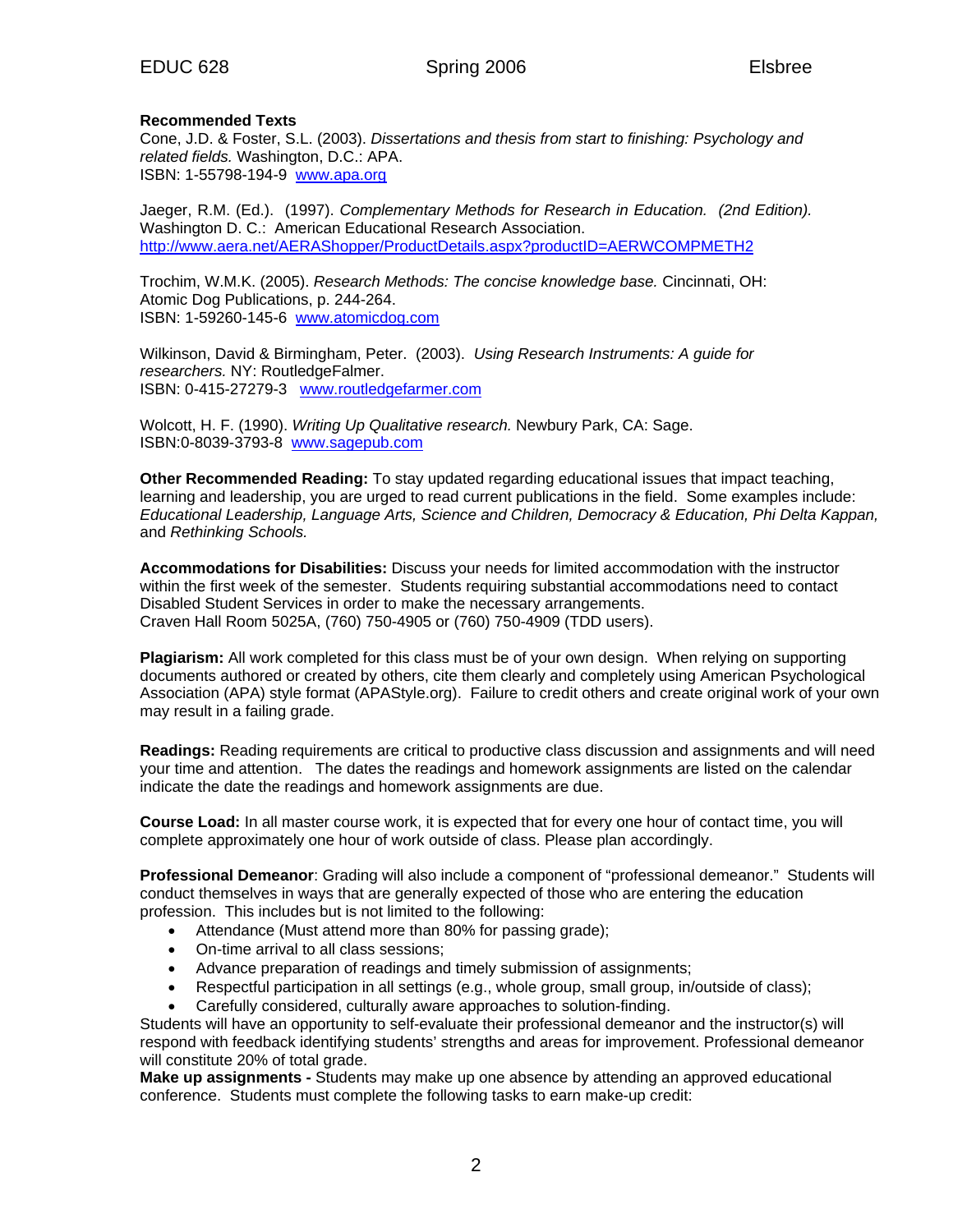- 1. attending an educational conference
- 2. giving a verbal report in class and
- 3. provide paper resources for peers and instructor.

**Here is a list of local educational conferences to be considered:** 

January 18-21, 2006 National Association of Bilingual Education, NABE 2006<br>Convention Center, Phoenix, Arizona nabe@nabe.org, 202-898-1829  $nabe@nabe.org, 202-898-1829$ 

January 29 - February 1, 2006 American Association of Colleges for Teacher Education Manchester Grand Hyatt, San Diego, CA http://www.aacte.org/Events/meeting\_exhibits.htm

February 2-5, 2006 North Coast Education Summit (Education · Democracy · Social Justice) Humboldt State University, Arcata, California 707.826.3735 http://www.humboldt.edu/~edsummit/

February 3-4, 2006 California TASH: Equity, Opportunity & Inclusion of Persons with Disabilities CALTASH 24th Annual Statewide Conference, San Francisco Airport Marriott, Burlingame, California Ann Halvorsen, CALTASH Board member, cal-tash@sbceo.org, 510-885-3087

February 3-5, 2006 California Association of Teachers of English (CATE) Adventures in Anaheim-An "E" Ticket Experience, Hyatt Regency Orange County, Garden Grove, California Jo Anne Mitchell, cateweb.org, 323-660-1440

February 24-25, 2006 Southern California Kindergarten Conference, Inc. SCKC 20th Annual Conference, Hilton Burbank Airport & Convention Center, Burbank, California Darrin Cowie, SCKC@SOCAL.RR.COM, 818-363-0441

March 1-4, 2006 California Association for Bilingual Education, CABE 2006 San Jose McEnery Convention Center, San Jose, California Maria S. Quezada, maria@bilingualeducation.org, 626-814-4441

March 3-5, 2006 California Council for the Social Studies, Town & Country Inn, San Diego, California Jacqueline Purdy, ccssorg@earthlink.net, 661-533-2277

 March 10-11, 2006 Advancement Via Individual Determination (AVID) AVID/College Board 2006 National Conference, Hyatt Regency La Jolla at Aventine, San Diego Michelle Schneider, mschneider@avidcenter.org, 858-623-2843

March 10-12, 2006 CACE (California Association of Compensatory Education) Statewide Conference: Building Communication Between School and Home Crowne Plaza Hotel, LAX, Los Angeles Judy Goddess, goddess2@mindspring.com, 415-759-1994

April 6-9, 2006 California Teachers of English to Speakers of Other Languages Statewide Conference<br>Bill Graham Auditorium, San Francisco, California Vicki Pabley, vickipabley@yahoo.com, Bill Graham Auditorium, San Francisco, California

April 29, 2006 Hansen Symposium, CSUSM

For other conference options see http://www.cde.ca.gov/re/ca/cc/index.asp

**Class Agenda -** Each evening we will provide an opportunity to:

- 1. review key understandings from the readings (theory, pedagogy, and action plans)
- 2. learn about and practice a process for conducting and writing up research
- 3. meet with a writing group to support your culminating experience project.

**Assignments**

**Group Presentation (25 %)**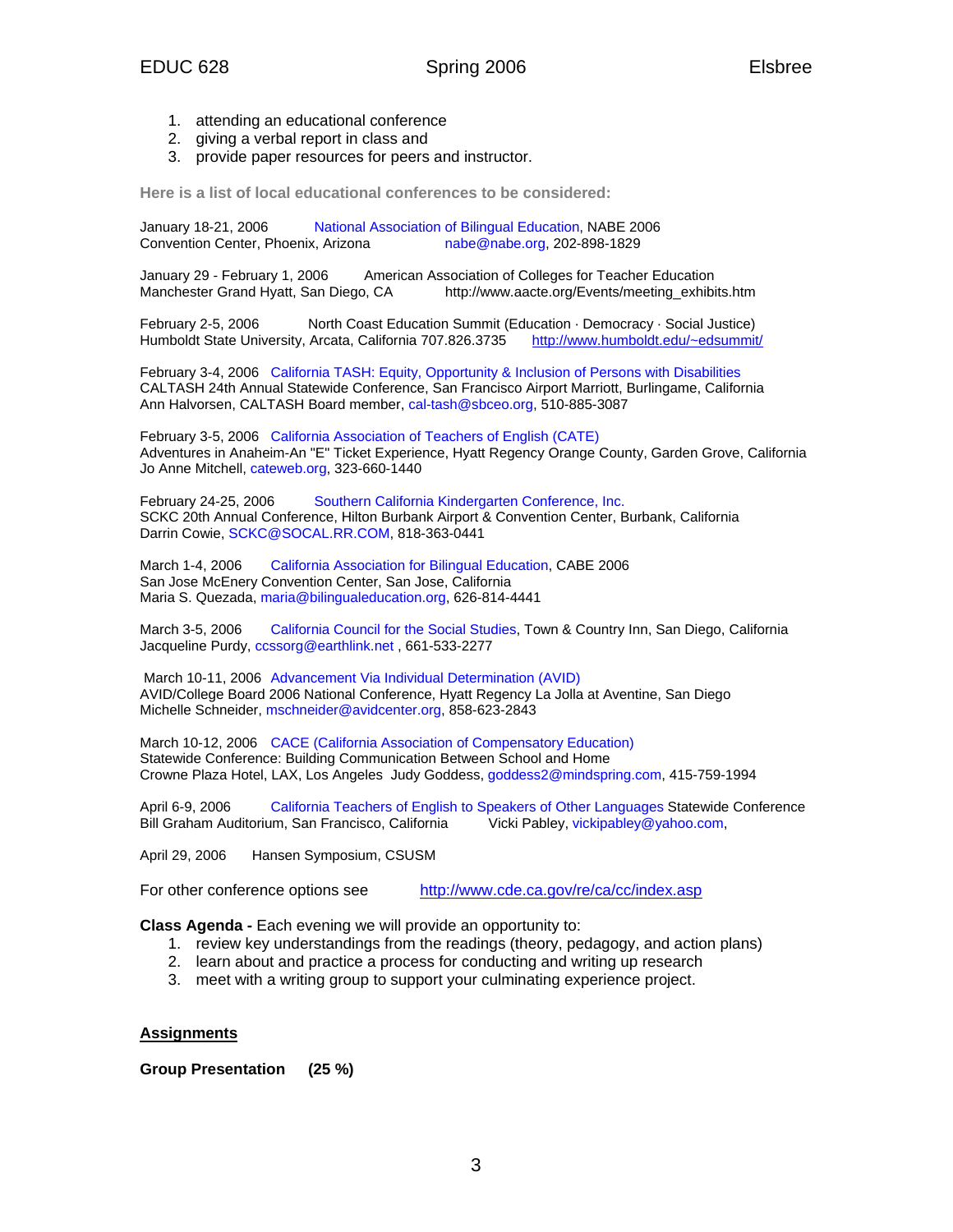Each student will work as a team to provide a 30 - 45 minute power point presentation on how to write up research (literature review, methodology, data analysis or recommendations). In each presentation student will provide

- explicit definition of what needs to be included in the writing task,
- create a rubric for evaluating the writing task
- locate and teach an exemplary article modeling the writing task
- provide resources for writers
- provide a student writing example and lead us through an analysis and revision using rubric
- email presentation and all parts to Erika and Anne René by Feb 6th

Students will have an opportunity to co-create the grading rubric for the presentation in class.

# **Literacy Strategy Intervention Research Article (25%)**

Students will prepare a paper about a literacy strategy intervention to support K-12 students learn English as their second language.

The project will include the following:

*Identify an intervention strategy.* 

Identify what your students need and how you could meet their need with an intervention. *Locate current research on this intervention.* 

Read about this intervention to inform your design and implementation.

- *Identify an educational journal that this type of research could be published in.* Identify the submission guidelines for this journal and outline a typical article so that you
	- can use this as the format for your paper.

*Create a rubric to guide your writing and evaluation.* 

Use the submission guideline and journal format.

*Conduct Research*

- Use formative assessment to identify how your students need assistance
- Describe an intervention strategy
- Explain why intervention is appropriate (be specific-refer to assessment data)
- Use a summative assessment of students progress
- Create a record of what you did and how the students responded
- Write a reflection on the process and what you learned about assessments, pre-tests and post-tests, and specific interventions. What would you do differently next time? What was valuable about the experience? How can you use this experience to further your development as a reading specialist?

*Write up the intervention for submission to the identified educational journal.* 

*Evaluate your writing based on the rubric you designed.* 

Submit to instructor(s) for their evaluation.

*Revise and submit to journal.* 

# **Culminating Activity Creation (30%)**

You will meet with 1-3 other students during this course to support your writing/creation process for your culminating experience activity. Please create an individual rubric to evaluate your progress identifying benchmarks and criteria to evaluate the key tasks. Submit the rubric to instructor(s) for approval January  $25<sup>th</sup>$ . You and the instructor will co-evaluate your progress throughout the semester.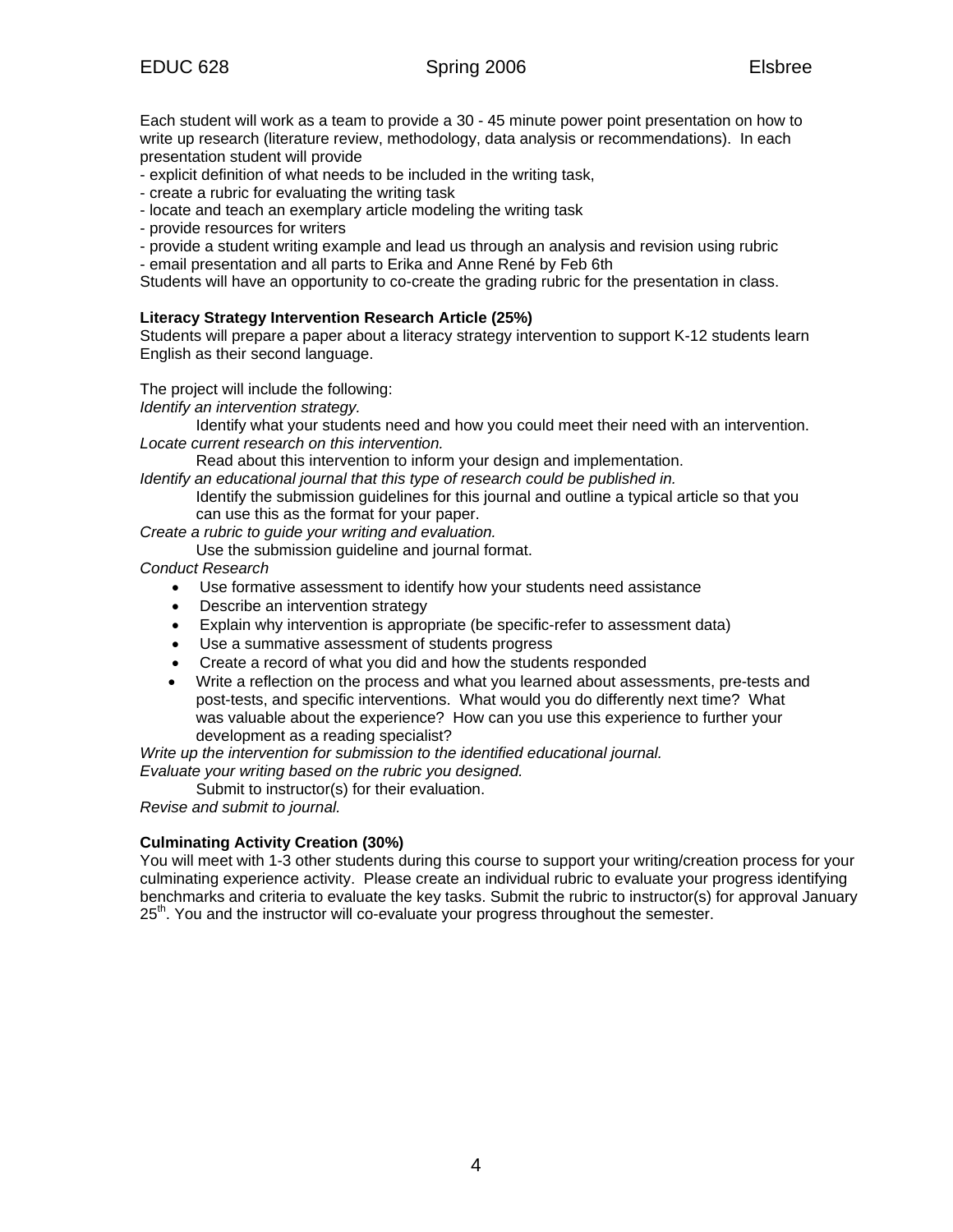## **College of Education Attendance Policy**

Due to the interactive nature of courses in the College, and the value placed on the contributions of every student, **students are expected to prepare for, attend, and participate in all classes**. For extenuating circumstances contact the instructors **before** class is missed, and make arrangements to make up what was missed. At minimum, a student **must attend more than 80% of class time**, or s/he may not receive a passing grade for the course.

Each absence (or 3 tardies/early departures) will reduce a grade by 10 points (one full grade). For example if a student earns 95 % and is absent 2 times =  $95 - 2(10) = 75$  points = C.

A student may negotiate to make up one absence. **Notification of absence does not warrant an excuse.** 

| student's name printed               |                                        |                   |                 | school       |                        |  |
|--------------------------------------|----------------------------------------|-------------------|-----------------|--------------|------------------------|--|
| signature                            |                                        |                   |                 | date         |                        |  |
| home telephone                       |                                        | cell phone        |                 | email        |                        |  |
| <b>Attendance</b>                    |                                        |                   |                 |              |                        |  |
| Jan 18                               |                                        | Feb <sub>29</sub> |                 | April 5      | Defense Prep           |  |
| <b>Jan 25</b>                        |                                        | Mar 1             |                 | April 12     | Post Defense           |  |
| Feb 1                                | Presentation                           | Mar 8             |                 | April 19     | Presentation           |  |
| Feb 8                                | Preparation                            | <b>Mar 15</b>     |                 | April 26     |                        |  |
| Feb 15                               |                                        | Mar 22            |                 | April 29 Sat |                        |  |
| Feb 22                               |                                        | March 29          | <b>Break</b>    | May 3        |                        |  |
| <b>Professional Demeanor</b>         |                                        |                   |                 |              | / 20 %                 |  |
| <b>Assignments</b>                   |                                        | <b>Due Dates</b>  |                 |              | Percentage             |  |
| <b>Group Presentation</b>            |                                        |                   |                 |              | /25%                   |  |
| <b>Intervention Research Article</b> |                                        |                   |                 |              | $/25 \%$               |  |
| <b>Culminating Activity Writing</b>  |                                        |                   |                 |              | / 30 %                 |  |
| <b>Total</b>                         |                                        |                   |                 |              | $1100% =$<br>Grade     |  |
|                                      | <b>Course Grading &amp; Evaluation</b> |                   |                 |              |                        |  |
| 90-100 pts = $A$                     |                                        | 80-89 pts = $B$   | 70-79 pts = $C$ |              | $0-69$ pts = No Credit |  |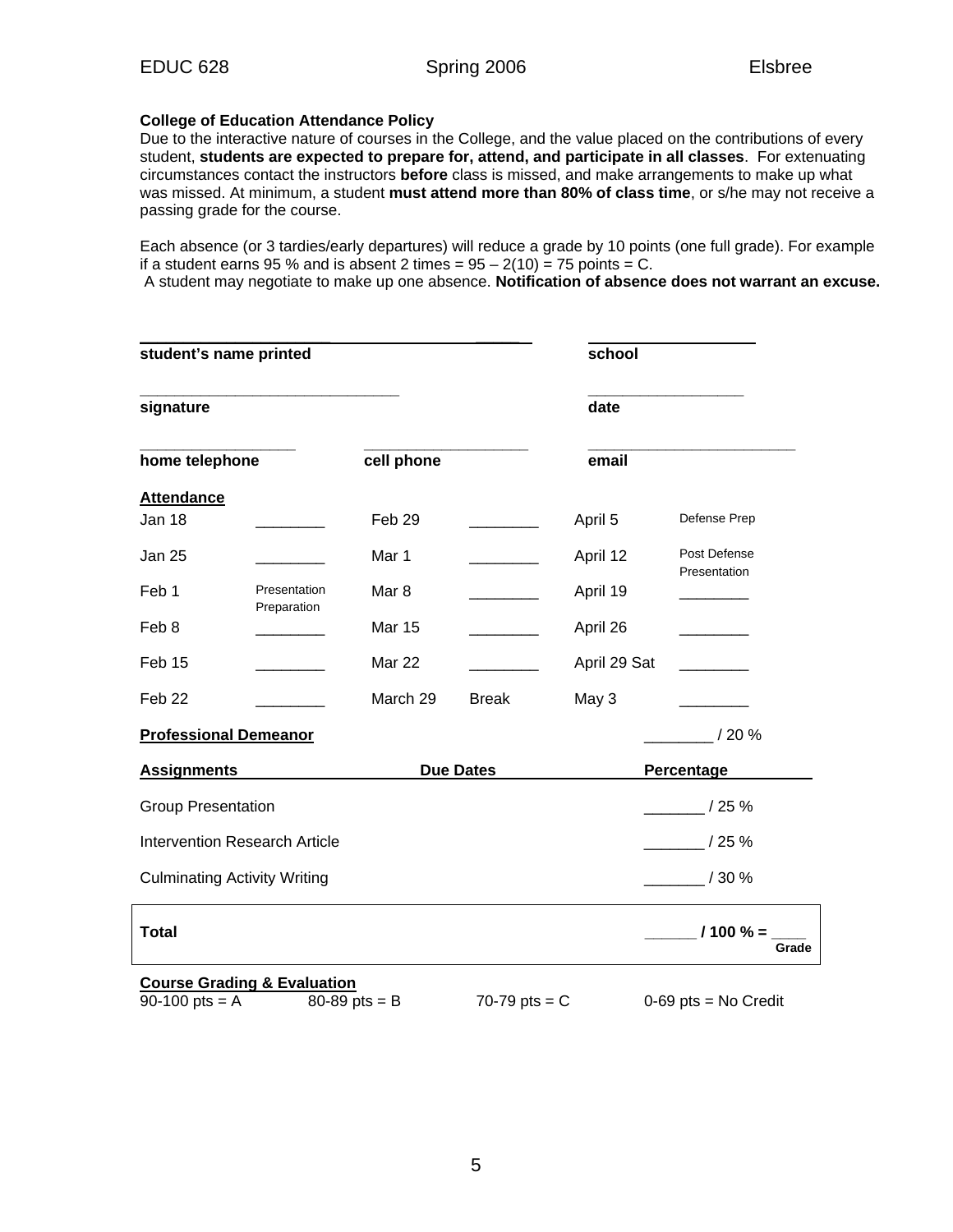# **While this syllabus is carefully planned, it may be modified at any time in response to the needs and interests of the class.**

Please note the dates below reflect schedule for EDUC 612 & EDUC 628

| <b>Date</b>              | <b>Topic</b>                                                                                                                                                                                                                                                                               | <b>Read/Due</b>                                                                                                                                       |
|--------------------------|--------------------------------------------------------------------------------------------------------------------------------------------------------------------------------------------------------------------------------------------------------------------------------------------|-------------------------------------------------------------------------------------------------------------------------------------------------------|
| Wed January 18           | <b>Building a Literacy Community</b><br>Writing up your Introduction -                                                                                                                                                                                                                     | Tovani 1<br>Routman 1, 2                                                                                                                              |
|                          | Research Question - Chapter 1<br>Co-Create Rubric for Presentation                                                                                                                                                                                                                         | EDUC 628 Syllabus                                                                                                                                     |
|                          | Choose presentation topic and group<br>Meet with Writing Group<br>(identify goals, criteria, timeline & meeting times)                                                                                                                                                                     | <b>Create Presentation</b><br><b>Rubric</b>                                                                                                           |
| Mon January 23           | Review Literacy Strategy Intervention<br>Co-Create rubric                                                                                                                                                                                                                                  | Meet on campus-all<br>other Monday sessions<br>will be on Web CT.                                                                                     |
|                          |                                                                                                                                                                                                                                                                                            | EDUC 612 syllabus                                                                                                                                     |
| Wed January 25           | Meet with librarian Judith Downie in Kellogg 3400<br>Identify educational journals to consider for writing<br>submission.<br>Research resources for your presentation<br>(Intervention Lit Review, Culminating Activity Lit)<br>Review, & Writing Presentation)<br>Meet with Writing Group | Klinger, J.K. Scanlon, D.<br>& Pressley, M. (2005).<br>How to publish in<br>scholarly journals,<br><b>Educational Researcher,</b><br>$34(8)$ , 14-20. |
|                          | - complete individual writing rubrics with clear<br>tasks, criteria & benchmark deadlines<br>- what supports will peers provide<br>- seek advisors input/approval before next class<br>- post rubric on line once approved                                                                 | Trochim, W.M.K. (2005).<br>Research Methods: The<br>concise knowledge base.<br>Cincinnati, OH: Atomic<br>Dog Publications, p. 244-<br>264.            |
|                          |                                                                                                                                                                                                                                                                                            | Post Writing Rubric<br>Aldridge, J. (2005). The                                                                                                       |
| Mon January 30<br>Web CT | Read powerpoint and article on L1 and L2<br>emergent literacy<br>Respond to question on discussion board                                                                                                                                                                                   | Importance of Oral<br>Language. Childhood<br>Education. 81(3), 177-<br>180.                                                                           |
| Wed February 1           | <b>Group Presentation Preparation</b><br>- use powerpoint to present info<br>- define expectations for writing task                                                                                                                                                                        | Read the readings<br>assigned for your<br>presentation class.                                                                                         |
|                          | - create a rubric<br>- locate and teach an example article<br>- provide resources<br>- provide a student writing and lead us through an<br>analysis and revision using rubric<br>Language acquisition debriefing/activity                                                                  | Meet with your group and<br>email plan to Erika and<br>Anne René by Feb 6 <sup>th</sup> .                                                             |
| Mon February 6           | Read powerpoint and article on                                                                                                                                                                                                                                                             | Routman 5, 6                                                                                                                                          |
| Web CT                   | language and word study<br>Respond to question on discussion board                                                                                                                                                                                                                         | Rasinski, T. & Oswald, R.<br>(2005). Making and<br>Writing Words. Reading<br>& Writing Quarterly.<br>21(2), 151-163.                                  |
|                          |                                                                                                                                                                                                                                                                                            | Email presentation and<br>all parts to Erika & Anne<br>René by Feb. 6 <sup>th</sup>                                                                   |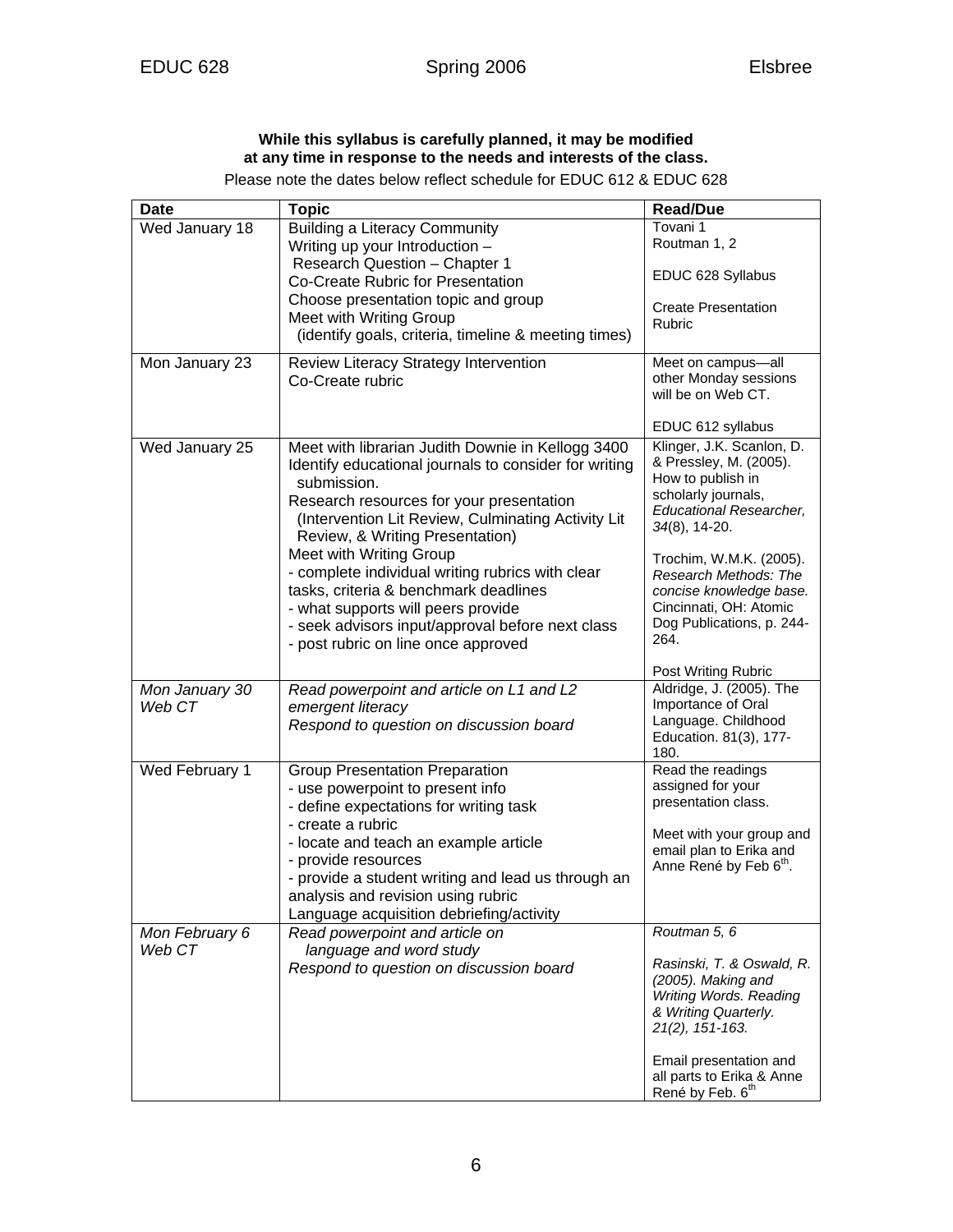| Wed February 8            | Language and Word Study<br>Learning to read, write, and speak in the L1 & L2                              | <b>Writing Progress Report</b>                                                                      |
|---------------------------|-----------------------------------------------------------------------------------------------------------|-----------------------------------------------------------------------------------------------------|
|                           | Meet with Writing Group                                                                                   | Zutell, J. (1998). Word                                                                             |
|                           | - use rubrics to note progress                                                                            | sorting: A developmental                                                                            |
|                           | - identify next steps and deadlines                                                                       | approach. Reading &                                                                                 |
|                           | - report progress using rubrics to Erika<br>& Anne René in writing                                        | Writing Quarterly. 14(2),<br>219-239.                                                               |
| Mon February 13<br>Web CT | Sheltered Instruction: Discuss readings in the live<br>chat room                                          | Echevarria & Graves 3, 5                                                                            |
|                           |                                                                                                           | Harper, C. & de Jong, E.<br>(2004). Misconceptions<br>about teaching ELLs.<br>JAAL. 48(2), 152-162. |
| Wed February 15           | Discuss literature review on Sheltered Instruction                                                        | Cone, J.D. & Foster, S.L.                                                                           |
|                           | from Monday: How will it guide your own?<br>Writing Your Literature Review Presentation                   | (2003). Dissertations and<br>thesis from start to                                                   |
|                           | Meet with Writing Group                                                                                   | finishing: Psychology and                                                                           |
|                           | - identify how this new info can inform your work                                                         | related fields. Wash-                                                                               |
|                           | - what might you need to locate as a support                                                              | ington, D.C.: APA, 93-<br>117.                                                                      |
|                           | - develop a plan of action                                                                                |                                                                                                     |
| Mon February 20           | Comprehension in primary grades: Respond to                                                               | Routman 8, 9, 10                                                                                    |
| Web CT                    | question on discussion board using the readings<br>to support your thinking and opinions                  |                                                                                                     |
| Wed February 22           | Writing Up Your Methodology Presentation                                                                  | Cone, J.D. & Foster, S.L.                                                                           |
|                           | Meet with Writing Group                                                                                   | (2003). Dissertations and<br>thesis from start to                                                   |
|                           | - identify how this new info can inform your work<br>- what might you need to locate as a support         | finishing: Psychology and                                                                           |
|                           | - develop a plan of action                                                                                | related fields. Wash-                                                                               |
|                           | <b>Professional Demeanor Evaluation</b>                                                                   | ington, D.C.: APA, 119-<br>145.                                                                     |
|                           | <b>Extra Resources:</b>                                                                                   | Hubbard, R.S. & Power,                                                                              |
|                           | Jaeger, R.M. (Ed.). (1997). Complementary Methods                                                         | B. M. (1999). Living the                                                                            |
|                           | for Research in Education. (2nd Edition). Washington<br>D. C.: American Educational Research Association. | Questions: A Guide for                                                                              |
|                           |                                                                                                           | Teacher-Researchers.<br>York, ME: Stenhouse, 1-                                                     |
|                           | Wilkinson, D. & Birmingham, P. (2003). Using                                                              | 81.                                                                                                 |
|                           | Research Instruments: A guide for researchers. NY:<br>RoutledgeFalmer.                                    |                                                                                                     |
| Mon February 27           | Comprehension w/ older students: Respond to                                                               | Tovani 2, 3, 4                                                                                      |
| Web CT                    | question on discussion board using the readings                                                           | Faulkner, V. (2005).                                                                                |
|                           | to support your thinking and opinions.                                                                    | <b>Adolescent literacies</b>                                                                        |
|                           |                                                                                                           | within the middle years.                                                                            |
|                           |                                                                                                           | JAAL. 49(2), 108-117.                                                                               |
|                           |                                                                                                           | Wolfe, P. (2004). "The                                                                              |
|                           |                                                                                                           | Owl Cried." JAAL. 47(5),                                                                            |
| Wed March 1               | Key understandings about comprehension                                                                    | 402.413.<br>Bring in Your Data                                                                      |
|                           | Writing Up Data Analysis Presentation                                                                     |                                                                                                     |
|                           | Meet with Writing Group                                                                                   | Cone, J.D. & Foster, S.L.<br>(2003). Dissertations and                                              |
|                           | - identify how this new info can inform your work                                                         | thesis from start to                                                                                |
|                           | - what might you need to locate as a support<br>- develop a plan of action                                | finishing: Psychology and                                                                           |
|                           |                                                                                                           | related fields.<br>Washington, D.C.: APA,                                                           |
|                           |                                                                                                           | 237-252.                                                                                            |
|                           |                                                                                                           | Hubbard, R.S. & Power,                                                                              |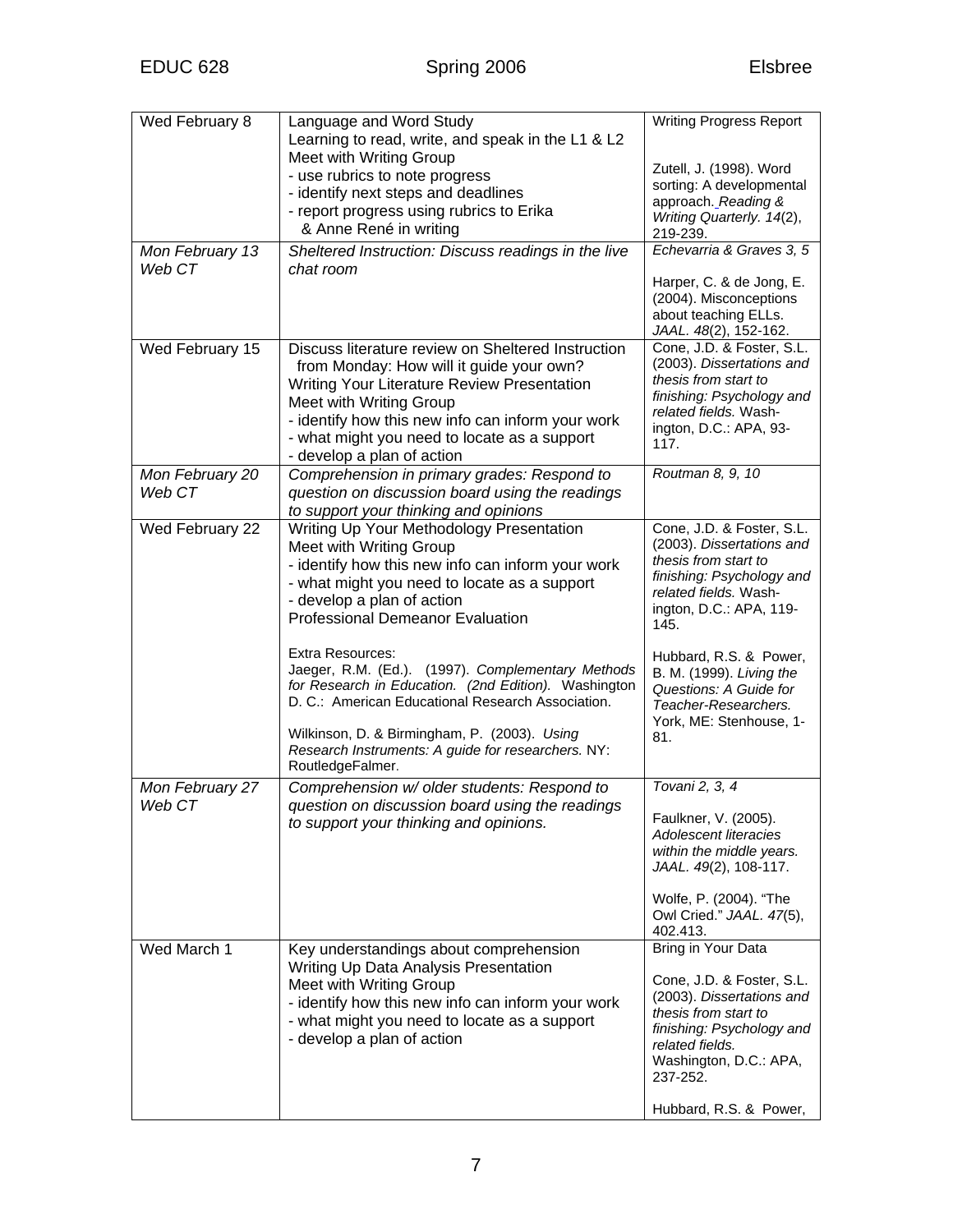| Wed March 1 Cont       |                                                                                                                                                                                                                                      | B. M. (1999). Living the<br>Questions: A Guide for<br>Teacher-Researchers.<br>York, ME: Stenhouse,<br>82-160.                                                                                                                                                                                                                                                                                                                                                                                                                                           |
|------------------------|--------------------------------------------------------------------------------------------------------------------------------------------------------------------------------------------------------------------------------------|---------------------------------------------------------------------------------------------------------------------------------------------------------------------------------------------------------------------------------------------------------------------------------------------------------------------------------------------------------------------------------------------------------------------------------------------------------------------------------------------------------------------------------------------------------|
| Mon March 6<br>Web CT  | Teacher As Researcher: Respond to question on<br>discussion board using the readings to support<br>your thinking and opinions.                                                                                                       | Hubbard, R.S. & Power,<br>B. M. (1999). Living the<br>Questions: A Guide for<br>Teacher-Researchers.<br>York, ME: Stenhouse,<br>161-204.                                                                                                                                                                                                                                                                                                                                                                                                                |
| Wed March 8            | Data Analysis Practice<br>Writing Up Your Recommendations Presentation<br>Meet with Writing Group<br>- identify how this new info can inform your work<br>- what might you need to locate as a support<br>- develop a plan of action | Bring in Your Data<br><b>Intervention Draft</b><br>Hubbard, R.S.<br>& Power, B. M. (1999).<br>Living the Questions: A<br>Guide for Teacher-<br>Researchers. York, ME:<br>Stenhouse, 161-204.<br>Wolcott, H. F. (1990).<br><b>Writing Up Qualitative</b><br>research. Newbury Park,<br>CA: Sage, 24-47.                                                                                                                                                                                                                                                  |
| Mon March 13<br>Web CT | Live Chat-How is data analysis going? What<br>support do you need?                                                                                                                                                                   | Grisham, D. & Wolsey, T.<br>(2005) Improving Writing.<br>Reading & Writing<br>Quarterly, 21(4), 315-330<br>De La Paz, S. (2005).<br><b>Effects of Historical</b><br>Reasoning Instruction<br>and Writing Strategy<br>Mastery in Culturally and<br><b>Academically Diverse</b><br>Middle School<br>Classrooms. Journal of<br>Educational Psychology.<br>97(2), 139-156,                                                                                                                                                                                  |
| Mon March 13<br>Web CT | Writing Instruction<br><b>Writing Up Recommendations</b>                                                                                                                                                                             | Grisham, D. & Wolsey, T.<br>(2005) Improving Writing.<br><b>Reading &amp; Writing</b><br>Quarterly, 21(4), 315-330<br>De La Paz, S. (2005).<br><b>Effects of Historical</b><br>Reasoning Instruction<br>and Writing Strategy<br>Mastery in Culturally and<br><b>Academically Diverse</b><br>Middle School<br>Classrooms, Journal of<br>Educational Psychology.<br>97(2), 139-156,<br>Cone, J.D. & Foster, S.L.<br>(2003). Dissertations and<br>thesis from start to<br>finishing: Psychology and<br>related fields. Wash-<br>ington, D.C.: APA, 255-75. |